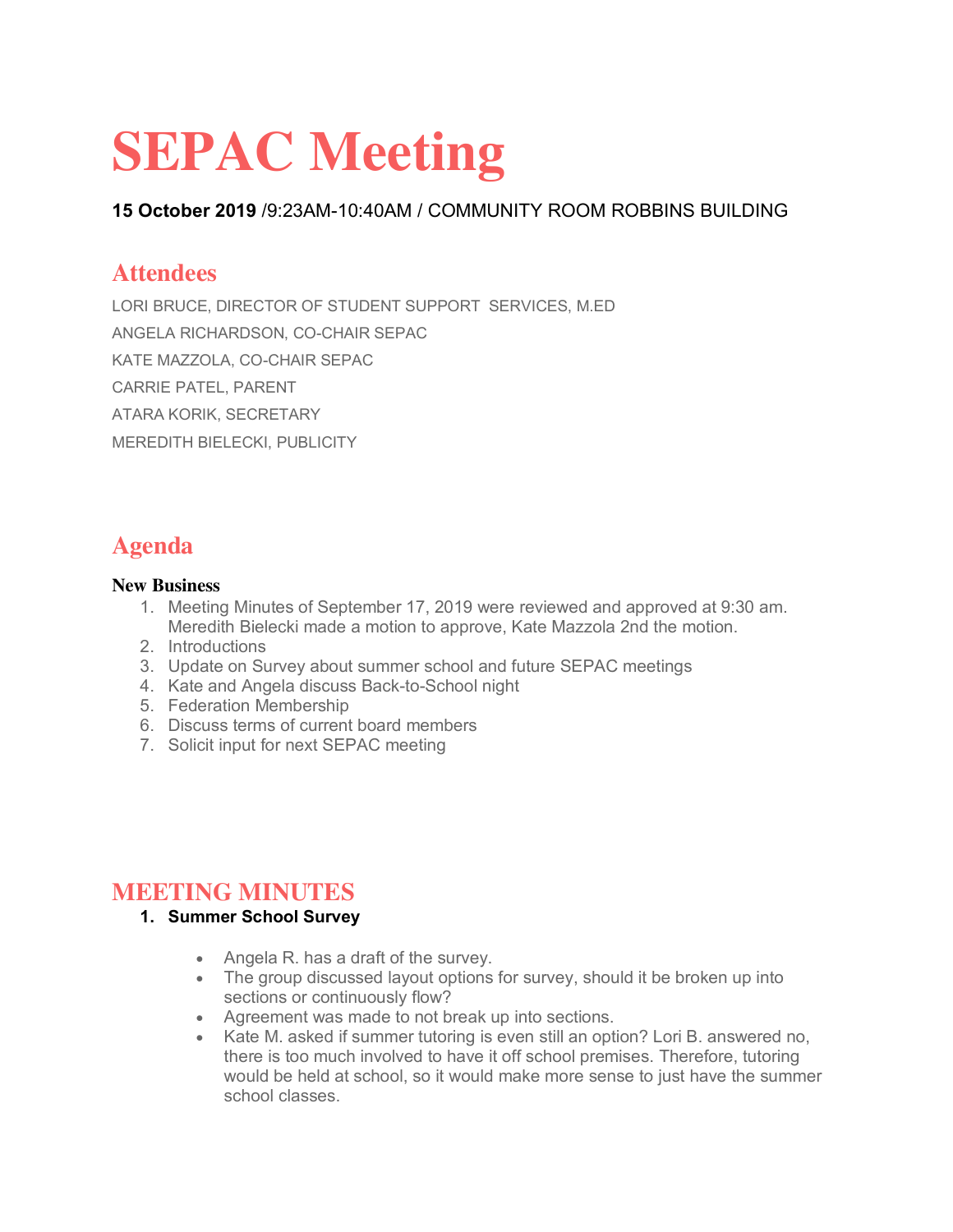- Lori B. asked if we could add a comment section for people to add more information.
- Five weeks for three days a week is the plan for summer school.
- Information was sent out too late last year.
- Starting a new program this year and there is already a plan in place.
- There was mention of Concord and other districts cutting their programs for summer school.
- Summer school will be theme and play based.
- Angela R. asked a question about communication about summer school. What would parents like to see in Carlisle summer school?
- Kate M. asked if summer school is open to the whole school. Lori B. answered yes. It will be free for children who qualify on IEP. They must show regression over a break. For those who do not qualify, there will be a fee for summer school.
- The benchmarks according to Lori B. are two grade levels below current grade, regression over a break.
- Summer school will be added onto the IEP of every student who qualifies during the school year.
- Survey monkey will be forwarded to Lori A. for distribution.
- Will wait two weeks for results of surveys.

#### **2. Back to School Night**

- Kate M. said it was raining, people where running late. Most questions were about directions.
- Carrie P. said they had samples at the PTO table, parents didn't show much interest.
- There were three tables, PTO, Spaghetti Super and SEPAC. The locations weren't great and it was confusing why the tables where there.
- Angela R. also said there was not a lot of interest. A suggestion on maybe not manning the table and just having flyers out was made. Maybe pizza?
- In general there was a low turn out for all.
- PTO needs help. Parents are not aware of what the PTO does.
- Maybe SEPAC and PTO can team up to help each other out.

#### **3. SEPAC Board Member Terms, Federation Membership**

- We are members of the Federation. We hold a plus membership level.
- A time and date needs to be organized for parents rights presentation.
- There are many benefits that come with the membership, various list servs, one free conference.
- We can also reach out to other districts to group together for conferences.
- Lori B. will take care of the invoice.
- Kate asked Meredith to reach out to the Carlisle Family Connection (families with kids 5 and under). Meredith will reach out to them about Fed. Parents rights. Advertise the SEPAC meetings to them and they can also meet Lori B.
- A parent raised a question about preschools and private outside help. How do they identify needs? The question was answered some preschools are better than others at identifying needs.